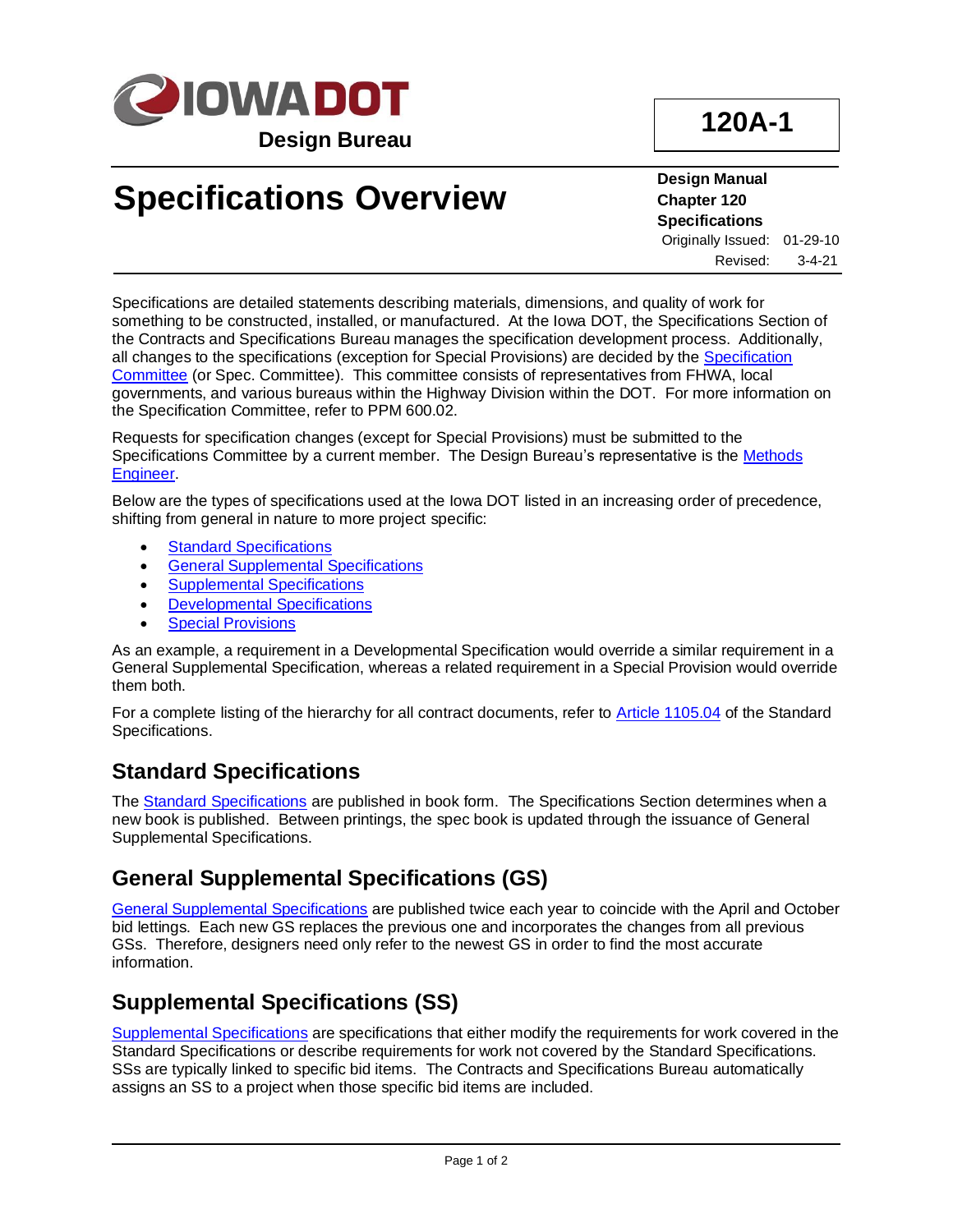### <span id="page-1-0"></span>**Developmental Specifications (DS)**

[Developmental Specifications](../../specifications/) are a hybrid of SSs and SPs. They are reusable, but will be assigned to specific projects. If a DS is modified, it will be assigned a new number. Most DSs require the approval of a controller before they can be assigned to a project. When a DS is required on a project, follow the procedures outlined in Section [120A-2.](120A-02.pdf)

### <span id="page-1-1"></span>**Special Provisions (SP)**

[Special Provisions](../../specifications/) are specifications for work items applicable to a specific project or group of projects. SPs are typically written by designers and submitted to the Specifications Section as outlined in Section [120A-3.](120a-03.pdf) Some SPs are drafted by the Specifications Section. SPs override information shown in the plans.